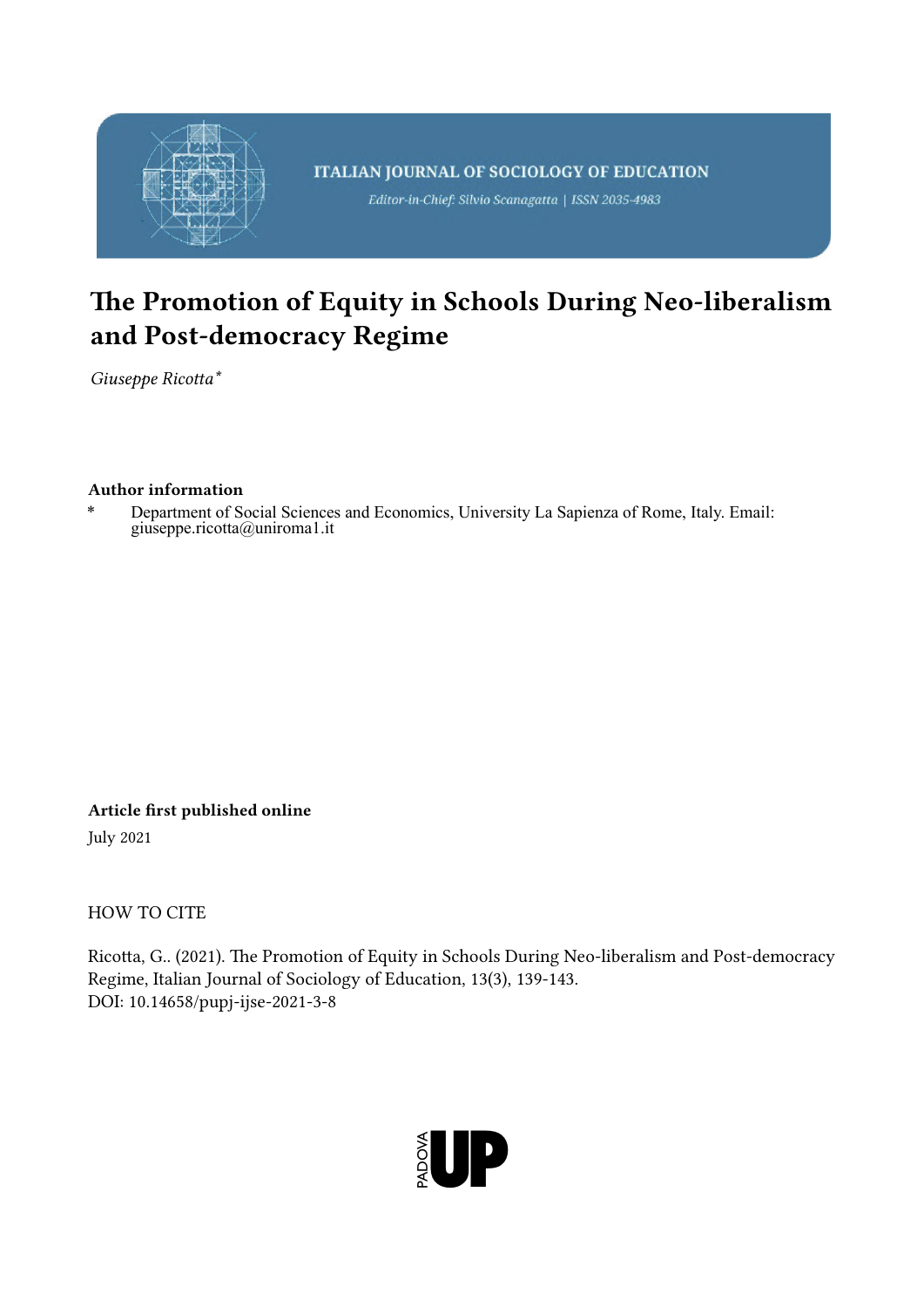## The Promotion of Equity in Schools During Neo-liberalism and Post-democracy Regime

*Giuseppe Ricotta*

*[Review of the book: Equità e merito nella scuola. Teorie, indagini empiriche, politiche (Equity and merit in school. Theories, empirical investigations, policies), by Luciano Benadusi and Orazio Giancola, FrancoAngeli, Milan, 2021. ISBN: 978-88- 351-0760-6]*

«*Pour que soient favorisés les plus favorisés et défavorisés les plus défavorisés, il faut et il suffit que l'école ignore dans le contenu de l'enseignement transmis, dans les méthodes et les techniques de transmission et dans les critères de jugement, les inégalités culturelles entre les enfants des différentes classes sociales: autrement dit, en traitant tous les enseignés, si inégaux soient-ils en fait, comme égaux en droits et en devoirs, le système scolaire est conduit à donner en fait sa sanction aux inégalités initiales devant la culture*» (Bourdieu, 1966, p. 336).

Taken from a 1966 essay dedicated to the "conservative school", the opening quote by the French sociologist Pierre Bourdieu introduces us to one of the most complex questions regarding educational contexts in terms of models, policies and practices in school classes: the equity of schools and their ability to promote and reward merit. Bourdieu accused the school processes of favouring social reproduction and preserving the privileges of the wealthy classes instead of promoting equity and equal opportunities in educational paths; this critique represented, and still represents, a denial of one of the founding myths of Western modernity: the equality of all citizens in being able to fully benefit from the possibilities offered by society according

ITALIAN JOURNAL OF SOCIOLOGY OF EDUCATION, 13 (3), 2021 139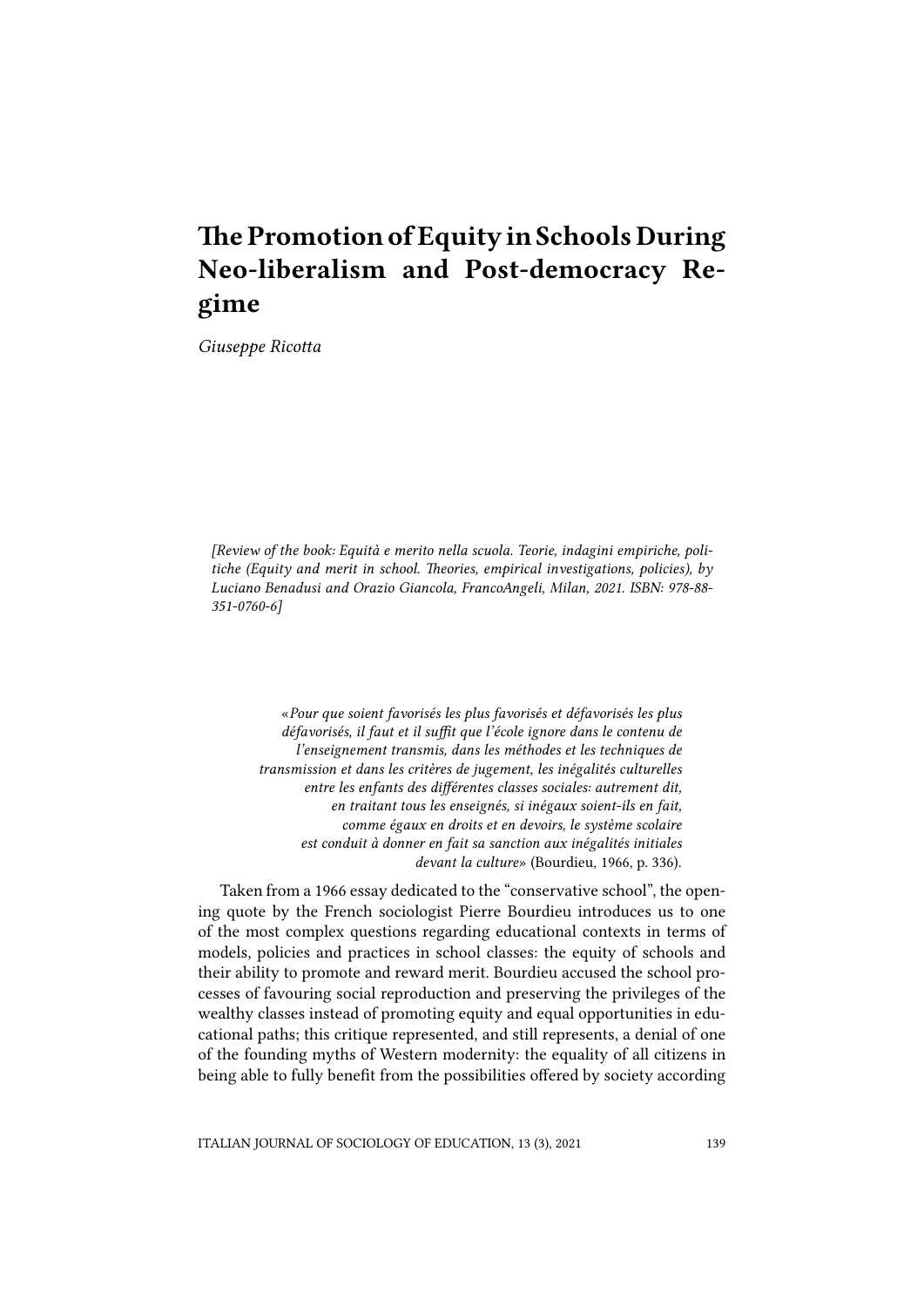to their own merit/commitment regardless the ascribed attributes (gender, class, race, socio-economic status, etc.).

In this sense, education is one of the key institutions of modernity. And it is not by chance that the functionalist sociologists immediately gave it a central role in terms of social solidarity and effectiveness of the "system". In education, the differences of origin and social background should not matter. By functionalists, education must provide adequate norms and values for modern/organic, liberal and democratic social solidarity, and at the same time select the most motivated and gifted male students (only from a certain moment onwards, also female students) to fill the most prestigious positions. Since the end of the Trente glorieuses, some critical studies (such as Bourdieu & Passeron 1970; Bernstein 1974) contributed to unveiling the ideological elements of this non-conflictual and organic view of schooling. They focused on the level of educational processes and social actors (teachers, pupils and their families) reaching conclusions that are useful for understanding both the micro and the structural dynamics.

In some cases, these conclusions have fuelled scepticism and distrust of the attempts to democratize the educational system after the enthusiasm for the 1960s' reforms. And yet, these reforms guaranteed an enlargement of the school population all over Europe for people previously excluded on the basis of their social class. To what extent have these progressive and egalitarian reforms fostered a greater equality in educational systems and, more broadly, in society? Has the promotion of educational equality favoured or hindered the promotion and enhancement of merit? What is the relationship between promoting scholastic inclusion and the quality of the educational processes? What is the effect of introduction of neo-liberal principles into European public education systems?

To discuss these and other complex issues, the work published by Luciano Benadusi and Orazio Giancola is a fundamental compass. The authors tackle the issues related to schooling and the link between equity and merit, keeping macro, meso and micro-processes together, through work that translates the complexity of the topic addressed into an interpretative wealth. Moreover, their work collects long-term reflections and research (among others: Benadusi, 1984; Bottani & Benadusi, 2006; GERESE, 2005), through a systematisation that looks at the present and the possible future. They do so by firstly reviewing the main contributions on the subject of equity and merit from the philosophical debate on justice and from social science (sociology, pedagogy, economics) research results (chapter 1). The main approaches analysed concern: the classical, or so-called "spurious meritocracy" - recalled by Pierre Bourdieu's opening quote - and contemporary neo-liberalism, and three other approaches which share an egalitarian imprint: the equality of opportunities, the equality of capabilities, the equality of conditions for in-

ITALIAN JOURNAL OF SOCIOLOGY OF EDUCATION, 13 (3), 2021 140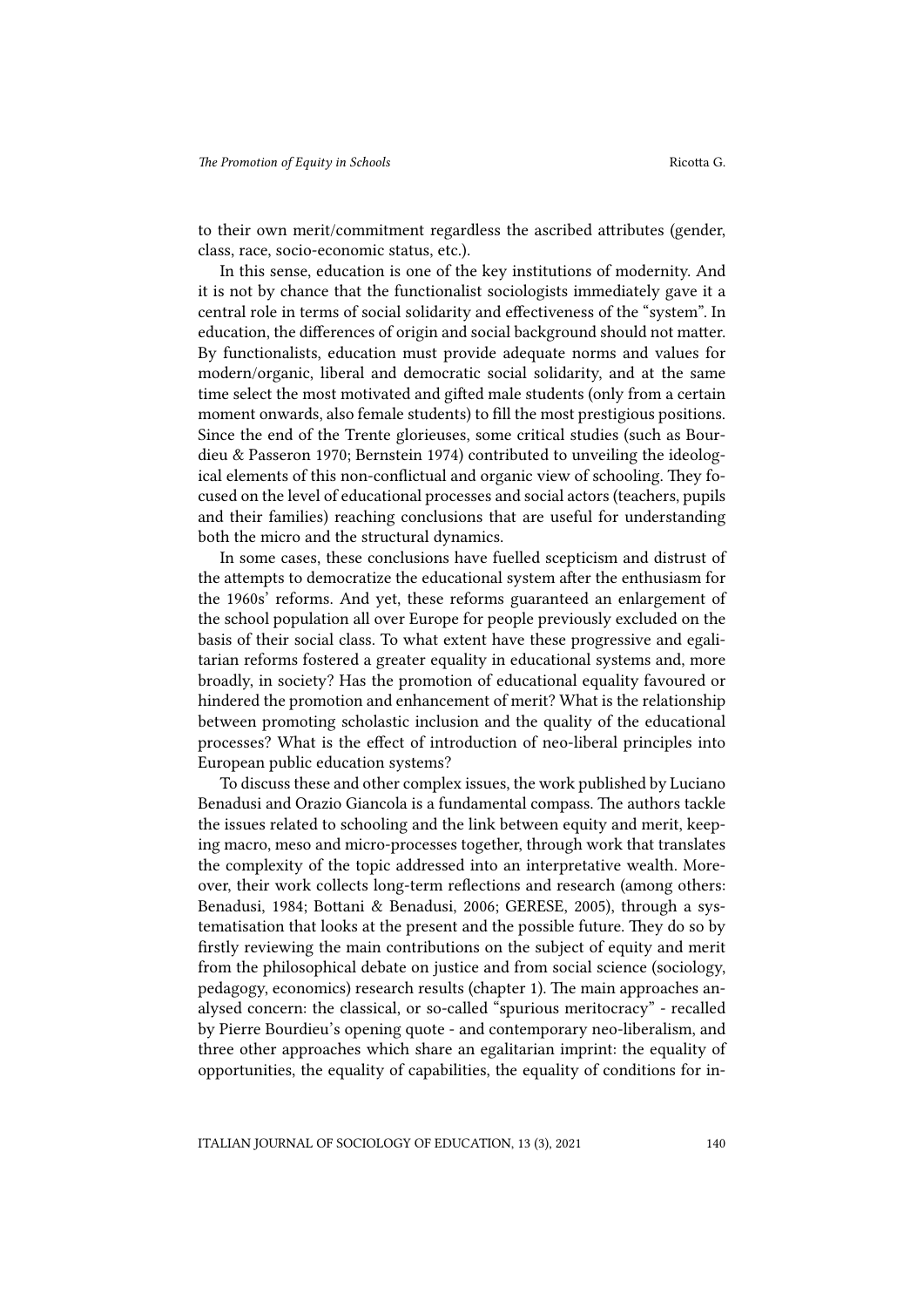clusion. Through an intense discussion of the various contributions relating to the egalitarian approaches, the authors propose a multidimensional theoretical framework to analyse data on the representation of justice among European citizens and students (chapter 2), data on educational inequalities with a comparative analysis always in the European context (chapter 3), and educational and social policies (chapter 4). The empirical analyses - some of which are original - refer to numerous European and international investigations and databases (GERESE, ESS, EVS, ISSP, OECD-PISA, OECD-PIAAC, Eurostat).

While highlighting a dynamic of greater inclusion favoured by the aforementioned democratisation policies of European education systems, the reported results confirm the persistence of inequality - with strong differences between countries and between macro-areas. In particular, the Italian case scores persistent inequalities by territory (with the South in disadvantage), and by upper secondary education tracks (with technical and professional institutes in disadvantage). Moreover, if from the post- second world war period to the beginning of the 1980s the educational policies have had an egalitarian impetus, and reformed the access to education in a strong comprehensive manner, the following neo-liberal season and the regulatory model based on the market have fostered the inequalities between individuals, schools and territories.

Therefore, what spaces does remain to consider an equitable school, to restore "trust in education as a strategic resource for changing society and the upward mobility of the lower classes" (p. 7)? As the initial quote, there is a need to support the change in pedagogical-didactic models as a key to promoting equity in educational processes. According to the authors, if education cannot treat everyone as if they were the same, it is then necessary to rethink an education capable of differentiating and individualising teaching without falling into segregationist forms.

Policies for a fair school shun a "spurious" conception of merit, and go beyond a vision of equity as mere equality of opportunity. In fact, the equality of opportunity principle maintains a basic competitive approach that does not include those who emerge from this competition defeated. It is therefore necessary to hybridise the different conceptions of equity, to contextualize them, envisaging policies capable of guaranteeing an equality of both "primary" and "secondary" outcomes (Boudon, 1973). The text designs the potential of four school policies - early childhood education and care policies, extension and enrichment of school time, change in the pedagogical-didactic model, redistributive policies in favour of schools and deprived areas. All these policies do promote equity and inclusion. Indeed, one of the findings of the book concerns the close relationship between inclusion and quality in educational processes.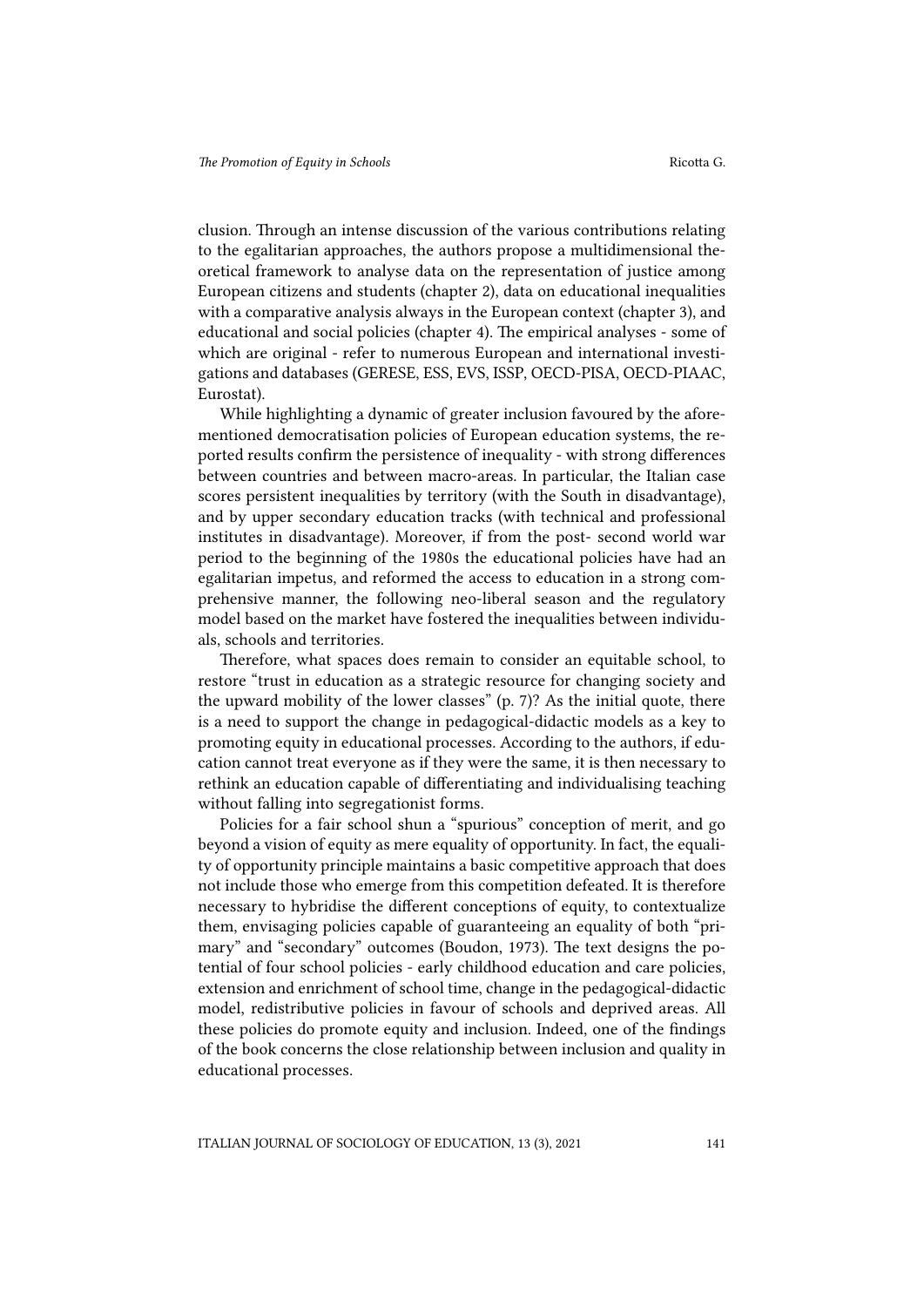Without rhetoric, there is a great challenge that we can define "epochal" for European democracies, where the old forms of social exclusion (aggravated by the crisis of the labour market and social protection systems, see Castel, 2003) are combined with new forms of severe social exclusion, defined "abyssal" by the Portuguese sociologist Santos (2018), characterised by processes of invisibility and dehumanisation. In this regard, the authors give the educational system a mission, as regards the school's socialising role and its promotion of social cohesion: equal and inclusive education should play as a defender of democratic values and practices in times of post-democracy (Crouch, 2004), and as a barrier to xenophobic, nationalist and authoritarian forces.

Within this framework and with reference to the Italian context, Italian Law No. 92 of 20 August 2019, which introduced the transversal teaching of civic education in the first and second level education from the 2020-2021 school year (Albert et al., 2021) could represent an interesting experimentation in educational contexts, also with regard to knowledge and competences of global citizenship and intercultural openness (Council of Europe, 2016; Tarozzi & Torres, 2016), essential dimensions for a democratic, inclusive and plural school.

Despite a considerable complexity of the writing (due to the ambitious purpose of providing a multi-level discourse), the book by Benadusi and Giancola is a significant work that has an important strength: translating sophisticated theoretical and empirical analyses into clear policy advises. In this sense, the text is suitable not only for an audience of academics and students (better those attending masters and specialist courses), but also for school principals and teachers, for policy makers and for educational policies commenters.

## References

- Albert, L., Benadusi, L., Cavalli, A., Losito, B., & Valentini, P. (2021). Introduzione. *Scuola Democratica Special Issue Educazione Civica e alla cittadinanza,* 5-13.
- Benadusi, L. (1984). Scuola, riproduzione e mutamento. Florence: La Nuova Italia.
- Benadusi, L. (2021). Introduzione, in L. Benadusi, & Giancola, O. (2021). (pp. 7-13).
- Bernstein, B. (1974). Class, Codes and Control (Vol. 1). London: Routledge and Kegan Paul.
- Bottani, N., & Benadusi, L. (Eds). (2006). Uguaglianza e equità nella scuola. Trento: Erickson.

Boudon, R. (1973). L'inégalité des chances. Paris: Libraire Armand Colin.

Bourdieu, P. (1966). L'école conservatrice. L'inégalité sociale devant l'école et devant la culture. *Revue française de sociologique,* 3, 325-347.

Bourdieu, P., & Passeron, J.C. (1970), La reproduction. Paris: Minuit.

Castel, R. (2003). L'Insécurité Sociale: qu'est‐ce qu'être Protégé? Paris: Éd. du Seuil.

ITALIAN JOURNAL OF SOCIOLOGY OF EDUCATION, 13 (3), 2021 142